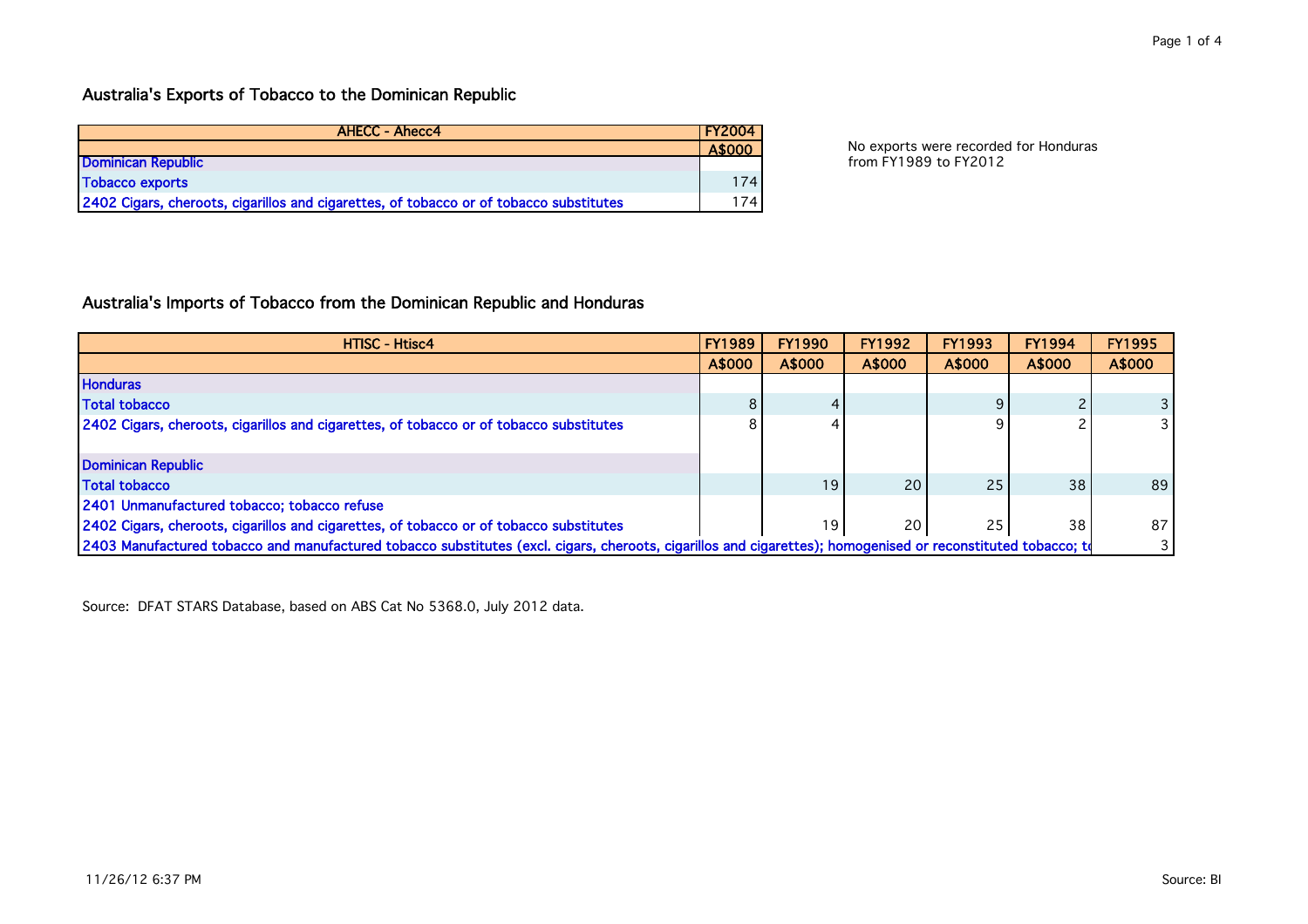| <b>AHECC - Ahecc4</b>                                                                  |
|----------------------------------------------------------------------------------------|
|                                                                                        |
| <b>Dominican Republic</b>                                                              |
| <b>Tobacco exports</b>                                                                 |
| 2402 Cigars, cheroots, cigarillos and cigarettes, of tobacco or of tobacco substitutes |

## Australia's Imports of Tobacco from the Dominican Republic and Honduras

| <b>HTISC - Htisc4</b>                                                                          | <b>FY1996</b> | <b>FY1997</b>    | <b>FY1998</b> | <b>FY1999</b> | <b>FY2000</b> | <b>FY2001</b> |
|------------------------------------------------------------------------------------------------|---------------|------------------|---------------|---------------|---------------|---------------|
|                                                                                                | A\$000        | A\$000           | A\$000        | A\$000        | A\$000        | A\$000        |
| <b>Honduras</b>                                                                                |               |                  |               |               |               |               |
| <b>Total tobacco</b>                                                                           | 14            | 6                | 15            | 64            | 67            | 299           |
| 2402 Cigars, cheroots, cigarillos and cigarettes, of tobacco or of tobacco substitutes         | 14            | 6                | 15            | 64            | 67            | 299           |
|                                                                                                |               |                  |               |               |               |               |
| Dominican Republic                                                                             |               |                  |               |               |               |               |
| <b>Total tobacco</b>                                                                           | 77            | 163              | 1,087         | 1,555         | 1,122         | 1,033         |
| 2401 Unmanufactured tobacco; tobacco refuse                                                    |               |                  |               |               |               |               |
| 2402 Cigars, cheroots, cigarillos and cigarettes, of tobacco or of tobacco substitutes         | 77            | 163 <sub>1</sub> | 1,086         | ,555          | 1,122         | 1,033         |
| 2403 Manufactured tobacco and manufactured tobacco substitutes (excl. cigars, cheroots, cigari |               |                  |               |               |               |               |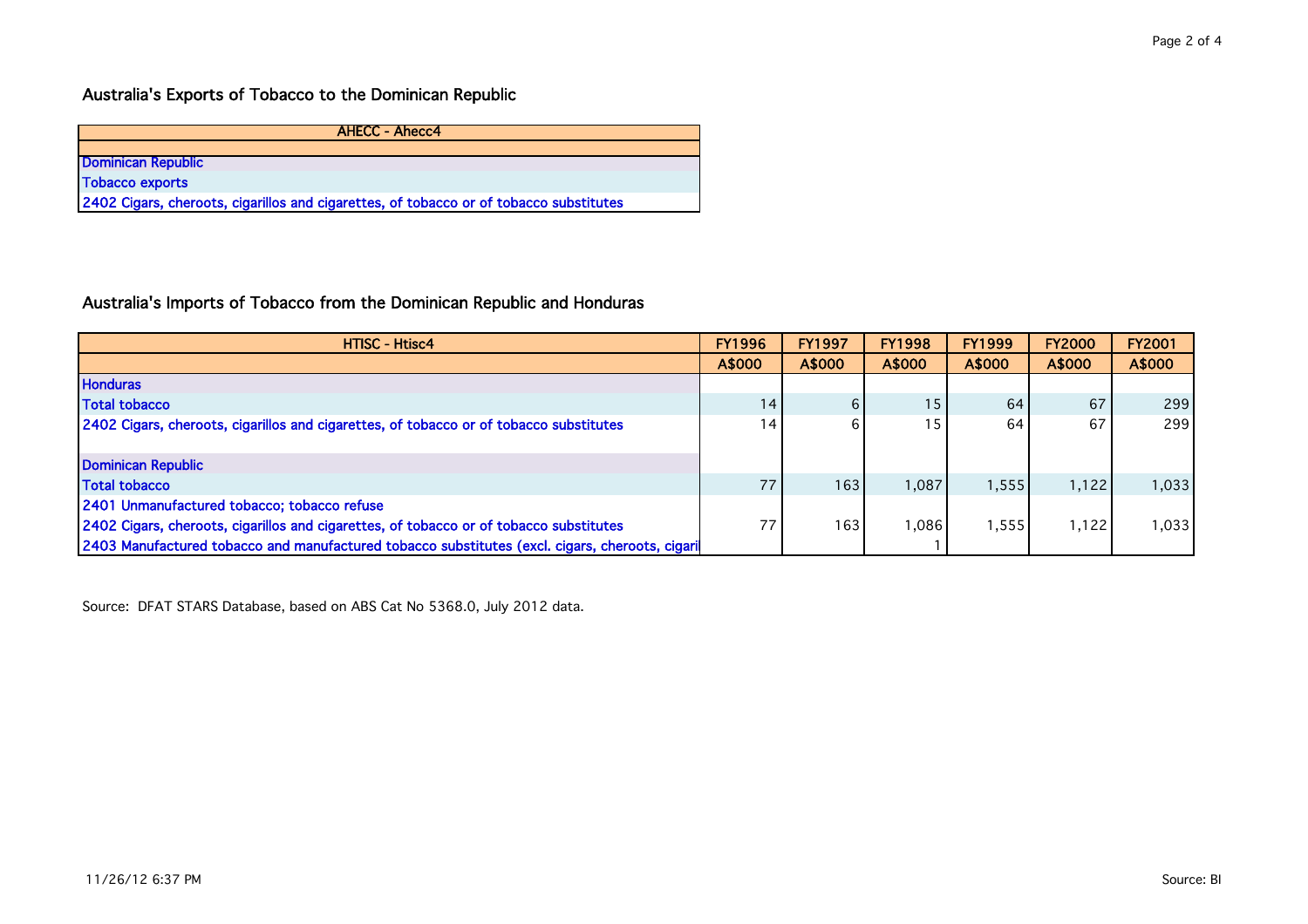| <b>AHECC - Ahecc4</b>                                                                  |
|----------------------------------------------------------------------------------------|
|                                                                                        |
| <b>Dominican Republic</b>                                                              |
| <b>Tobacco exports</b>                                                                 |
| 2402 Cigars, cheroots, cigarillos and cigarettes, of tobacco or of tobacco substitutes |

## Australia's Imports of Tobacco from the Dominican Republic and Honduras

| <b>HTISC - Htisc4</b>                                                                          | <b>FY2002</b> | <b>FY2003</b> | <b>FY2004</b>    | <b>FY2005</b> | <b>FY2006</b> | <b>FY2007</b> |
|------------------------------------------------------------------------------------------------|---------------|---------------|------------------|---------------|---------------|---------------|
|                                                                                                | A\$000        | A\$000        | A\$000           | A\$000        | A\$000        | A\$000        |
| <b>Honduras</b>                                                                                |               |               |                  |               |               |               |
| <b>Total tobacco</b>                                                                           | 65            | 119 I         | 128 <sub>1</sub> | 63            | 72            | 81            |
| 2402 Cigars, cheroots, cigarillos and cigarettes, of tobacco or of tobacco substitutes         | 65            | 119           | 128 <sub>1</sub> | 63            | 72            | 81            |
|                                                                                                |               |               |                  |               |               |               |
| Dominican Republic                                                                             |               |               |                  |               |               |               |
| <b>Total tobacco</b>                                                                           | 1,057         | 643           | 748              | 403           | 383           | 547           |
| 2401 Unmanufactured tobacco; tobacco refuse                                                    |               |               |                  |               |               |               |
| 2402 Cigars, cheroots, cigarillos and cigarettes, of tobacco or of tobacco substitutes         | 1.057         | 643           | 730              | 403           | 370           | 537           |
| 2403 Manufactured tobacco and manufactured tobacco substitutes (excl. cigars, cheroots, cigari |               |               | 18               |               |               |               |